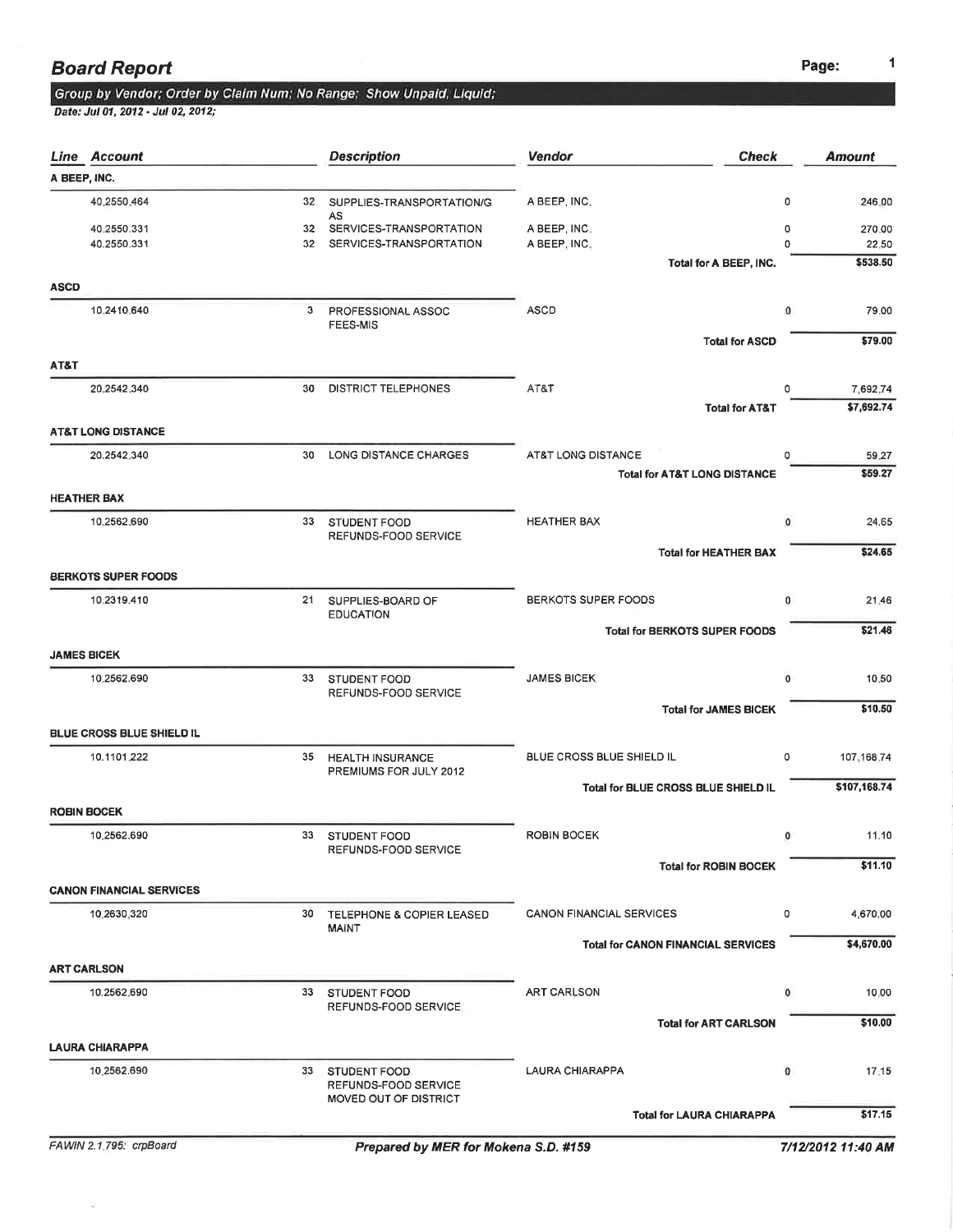### **Board Report**

# Group by Vendor; Order by Claim Num; No Range; Show Unpaid, Liquid;<br>Date: Jul 01, 2012 - Jul 02, 2012;

|                   | Line Account                                    |    | <b>Description</b>                                                                      | <b>Vendor</b>                                     | <b>Check</b>                  | Amount         |
|-------------------|-------------------------------------------------|----|-----------------------------------------------------------------------------------------|---------------------------------------------------|-------------------------------|----------------|
| <b>CLIC</b>       |                                                 |    |                                                                                         |                                                   |                               |                |
|                   | 80.2364.380                                     | 30 | <b>COMMERCIAL LIABILITY</b><br>INSURANCE ANNUAL<br>INSTALLMENT OF PROPERTY<br>/CASUALTY | <b>CLIC</b>                                       | 0                             | 64,647.00      |
|                   |                                                 |    |                                                                                         |                                                   | <b>Total for CLIC</b>         | \$64,647.00    |
|                   | <b>ROBERT COCHRAN</b>                           |    |                                                                                         |                                                   |                               |                |
|                   | 10,2562,690                                     | 33 | STUDENT FOOD<br>REFUNDS-FOOD SERVICE                                                    | ROBERT COCHRAN<br><b>Total for ROBERT COCHRAN</b> | 0                             | 9.25<br>\$9.25 |
| <b>VICKY CODA</b> |                                                 |    |                                                                                         |                                                   |                               |                |
|                   | 10.2562.690                                     | 33 | STUDENT FOOD<br>REFUNDS-FOOD SERVICE                                                    | <b>VICKY CODA</b>                                 | $\mathbf{0}$                  | 12.70          |
|                   |                                                 |    |                                                                                         |                                                   | <b>Total for VICKY CODA</b>   | \$12.70        |
|                   | <b>COMMUNICATION REVOLVIN FU</b>                |    |                                                                                         |                                                   |                               |                |
|                   | 20.2542.340                                     | 30 | ICN BANDWIDTH                                                                           | <b>COMMUNICATION REVOLVIN FU</b>                  | o                             | 175.00         |
|                   | <b>MICHAEL CONVERSA</b>                         |    |                                                                                         | <b>Total for COMMUNICATION REVOLVIN FU</b>        |                               | \$175.00       |
|                   | 10.2562.690                                     | 33 | STUDENT FOOD                                                                            | MICHAEL CONVERSA                                  | $\Omega$                      | 91.15          |
|                   |                                                 |    | REFUNDS-FOOD SERVICE                                                                    |                                                   |                               |                |
|                   |                                                 |    |                                                                                         | <b>Total for MICHAEL CONVERSA</b>                 |                               | \$91.15        |
|                   | <b>CPI QUALIFIED PLAN CONSUL</b><br>10.1101.211 | 30 | BENEFIT-403(b)                                                                          | CPI QUALIFIED PLAN CONSUL                         | $\mathbf{0}$                  |                |
|                   |                                                 |    | <b>ADMINISTRATIVE FEE</b>                                                               |                                                   |                               | 10.00          |
|                   |                                                 |    |                                                                                         | Total for CPI QUALIFIED PLAN CONSUL               |                               | \$10.00        |
|                   | <b>KAREN CUNNINGHAM</b><br>10.2562.690          | 33 | STUDENT FOOD                                                                            | <b>KAREN CUNNINGHAM</b>                           | $\circ$                       |                |
|                   |                                                 |    | REFUNDS-FOOD SERVICE                                                                    |                                                   |                               | 25.15          |
|                   |                                                 |    |                                                                                         | <b>Total for KAREN CUNNINGHAM</b>                 |                               | \$25.15        |
|                   | <b>JOSEPH CWIAK</b>                             |    |                                                                                         |                                                   |                               |                |
|                   | 10.2562.690                                     | 33 | STUDENT FOOD<br>REFUNDS-FOOD SERVICE                                                    | <b>JOSEPH CWIAK</b>                               | $\mathbf{0}$                  | 13.95          |
|                   |                                                 |    |                                                                                         |                                                   | <b>Total for JOSEPH CWIAK</b> | \$13.95        |
|                   | <b>DANIEL DELIA</b>                             |    |                                                                                         |                                                   |                               |                |
|                   | 10.2562.690                                     |    | 33 STUDENT FOOD<br>REFUNDS-FOOD SERVICE                                                 | DANIEL DELIA                                      |                               | 27.70          |
|                   |                                                 |    |                                                                                         |                                                   | <b>Total for DANIEL DELIA</b> | \$27.70        |
|                   | <b>DELTA DENTAL OF IL-RISK</b>                  |    |                                                                                         |                                                   |                               |                |
|                   | 10.1101.222                                     | 35 | <b>DENTAL INSURANCE</b><br>PREMIUMS FOR JULY 2012                                       | DELTA DENTAL OF IL-RISK                           | 0                             | 8,419.75       |
|                   |                                                 |    |                                                                                         | Total for DELTA DENTAL OF IL-RISK                 |                               | \$8,419.75     |
|                   | <b>PAMELA DIMITRIOU</b>                         |    |                                                                                         |                                                   |                               |                |
|                   | 10.2562.690                                     | 33 | STUDENT FOOD<br>REFUNDS-FOOD SERVICE                                                    | PAMELA DIMITRIOU                                  | 0                             | 5.35           |
|                   |                                                 |    |                                                                                         | <b>Total for PAMELA DIMITRIOU</b>                 |                               | \$5.35         |
|                   | <b>KATHLEEN DOERNER</b>                         |    |                                                                                         |                                                   |                               |                |
|                   | 10,2562.690                                     | 33 | <b>STUDENT FOOD</b><br>REFUNDS-FOOD SERVICE                                             | KATHLEEN DOERNER                                  | o                             | 20.00          |
|                   |                                                 |    |                                                                                         | <b>Total for KATHLEEN DOERNER</b>                 |                               | \$20.00        |
|                   |                                                 |    |                                                                                         |                                                   |                               |                |

 $\lambda$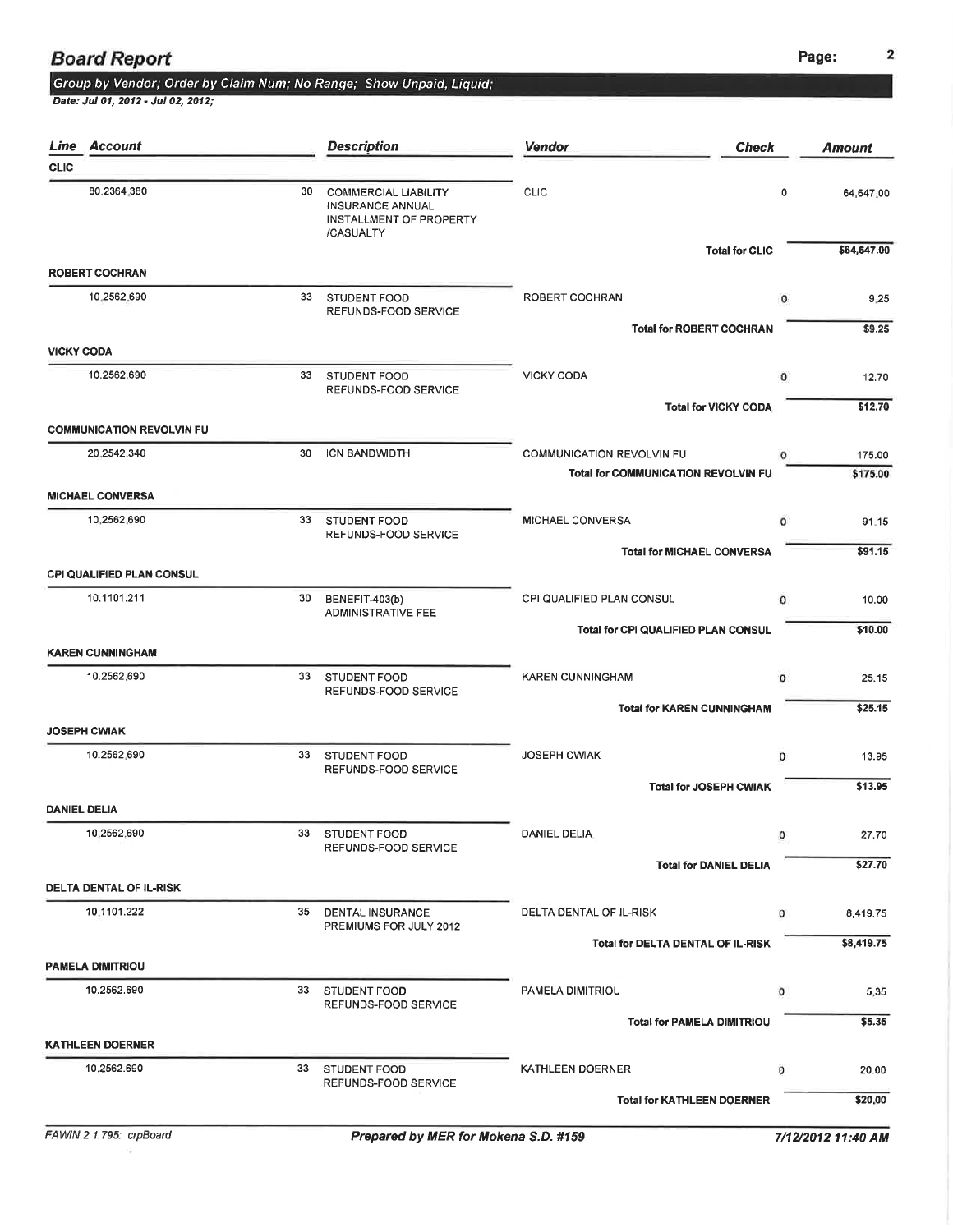# Group by Vendor; Order by Claim Num; No Range; Show Unpaid, Liquid;<br>Date: Jul 01, 2012 - Jul 02, 2012;

| Line Account                     |              | <b>Description</b>                          | <b>Vendor</b><br><b>Check</b>               |              | <b>Amount</b>  |
|----------------------------------|--------------|---------------------------------------------|---------------------------------------------|--------------|----------------|
| <b>DUDCZYK, GINA</b>             |              |                                             |                                             |              |                |
| 10,2562,690                      | 33           | STUDENT FOOD<br>REFUNDS-FOOD SERVICE        | DUDCZYK, GINA                               | 0            | 14.05          |
| <b>PAUL ECKERT</b>               |              |                                             | Total for DUDCZYK, GINA                     |              | \$14.05        |
| 10.2562.690                      |              |                                             |                                             |              |                |
|                                  |              | 33 STUDENT FOOD<br>REFUNDS-FOOD SERVICE     | PAUL ECKERT<br><b>Total for PAUL ECKERT</b> | 0            | 9.40<br>\$9.40 |
| <b>DAWN ELFORD</b>               |              |                                             |                                             |              |                |
| 10.2562.690                      | 33           | <b>STUDENT FOOD</b>                         | DAWN ELFORD                                 | 0            | 107.10         |
|                                  |              | REFUNDS-FOOD SERVICE                        | <b>Total for DAWN ELFORD</b>                |              | \$107.10       |
| FEIL WATER TREATMENT             |              |                                             |                                             |              |                |
| 10.2321.410                      |              | 21 WATER-SUPERINTENDENTS<br><b>OFFICE</b>   | FEIL WATER TREATMENT                        | $\circ$      | 30.00          |
|                                  |              |                                             | <b>Total for FEIL WATER TREATMENT</b>       |              | \$30.00        |
| <b>JAMES FIALKOWSKI</b>          |              |                                             |                                             |              |                |
| 10 2562 690                      | 33           | <b>STUDENT FOOD</b><br>REFUNDS-FOOD SERVICE | <b>JAMES FIALKOWSKI</b>                     | 0            | 12,60          |
|                                  |              |                                             | <b>Total for JAMES FIALKOWSKI</b>           |              | \$12.60        |
| <b>JENNIFER FIELDS</b>           |              |                                             |                                             |              |                |
| 10.2562.690                      | 33           | STUDENT FOOD<br>REFUNDS-FOOD SERVICE        | <b>JENNIFER FIELDS</b>                      | 0            | 20.00          |
| FORT DEARBORN LIFE INS CO        |              |                                             | <b>Total for JENNIFER FIELDS</b>            |              | \$20.00        |
| 10.1101.222                      |              | 35 LIFE INS TEACHERS                        | FORT DEARBORN LIFE INS CO                   | 0            | 659.20         |
|                                  |              |                                             | Total for FORT DEARBORN LIFE INS CO         |              | \$659.20       |
| <b>FOREST ALARM SERVICE, INC</b> |              |                                             |                                             |              |                |
| 20.2542.323                      | $\mathbf{2}$ | SERVICES-O&M<br>MAINTENANCE/MES             | FOREST ALARM SERVICE, INC                   | о            | 120.00         |
| 20.2542.323                      | 3            | SERVICES-O&M<br><b>MAINTENANCE/MIS</b>      | FOREST ALARM SERVICE, INC                   | $\mathbf{0}$ | 60.00          |
| 40.2550.410                      |              | 32 SUPPLIES-TRANSPORTATION<br>NON-BUS       | FOREST ALARM SERVICE, INC                   | 0            | 60.00          |
| 20.2542.323                      | 4            | SERVICES-O&M<br>MAINTENANCE/MJH             | FOREST ALARM SERVICE, INC                   | 0            | 60.00          |
|                                  |              |                                             | Total for FOREST ALARM SERVICE, INC         |              | \$300.00       |
| <b>DIANE FRUHSTUCK</b>           |              |                                             |                                             |              |                |
| 10,2562.690                      | 33           | STUDENT FOOD<br>REFUNDS-FOOD SERVICE        | <b>DIANE FRUHSTUCK</b>                      | 0            | 55.25          |
|                                  |              |                                             | <b>Total for DIANE FRUHSTUCK</b>            |              | \$55.25        |
| <b>DINA FUGETT</b>               |              |                                             |                                             |              |                |
| 10.2562.690                      | 33           | STUDENT FOOD<br>REFUNDS-FOOD SERVICE        | <b>DINA FUGETT</b>                          | o            | 14.30          |
|                                  |              |                                             | <b>Total for DINA FUGETT</b>                |              | \$14.30        |
| <b>ELIZABETH GALLAGHER</b>       |              |                                             |                                             |              |                |
| 10.2562.690                      | 33           | STUDENT FOOD<br>REFUNDS-FOOD SERVICE        | ELIZABETH GALLAGHER                         | o            | 72.05          |
|                                  |              |                                             | <b>Total for ELIZABETH GALLAGHER</b>        |              | \$72.05        |
| <b>JAMES GAMBLE</b>              |              |                                             |                                             |              |                |

FAWIN 2.1.795: crpBoard

ż,

ò.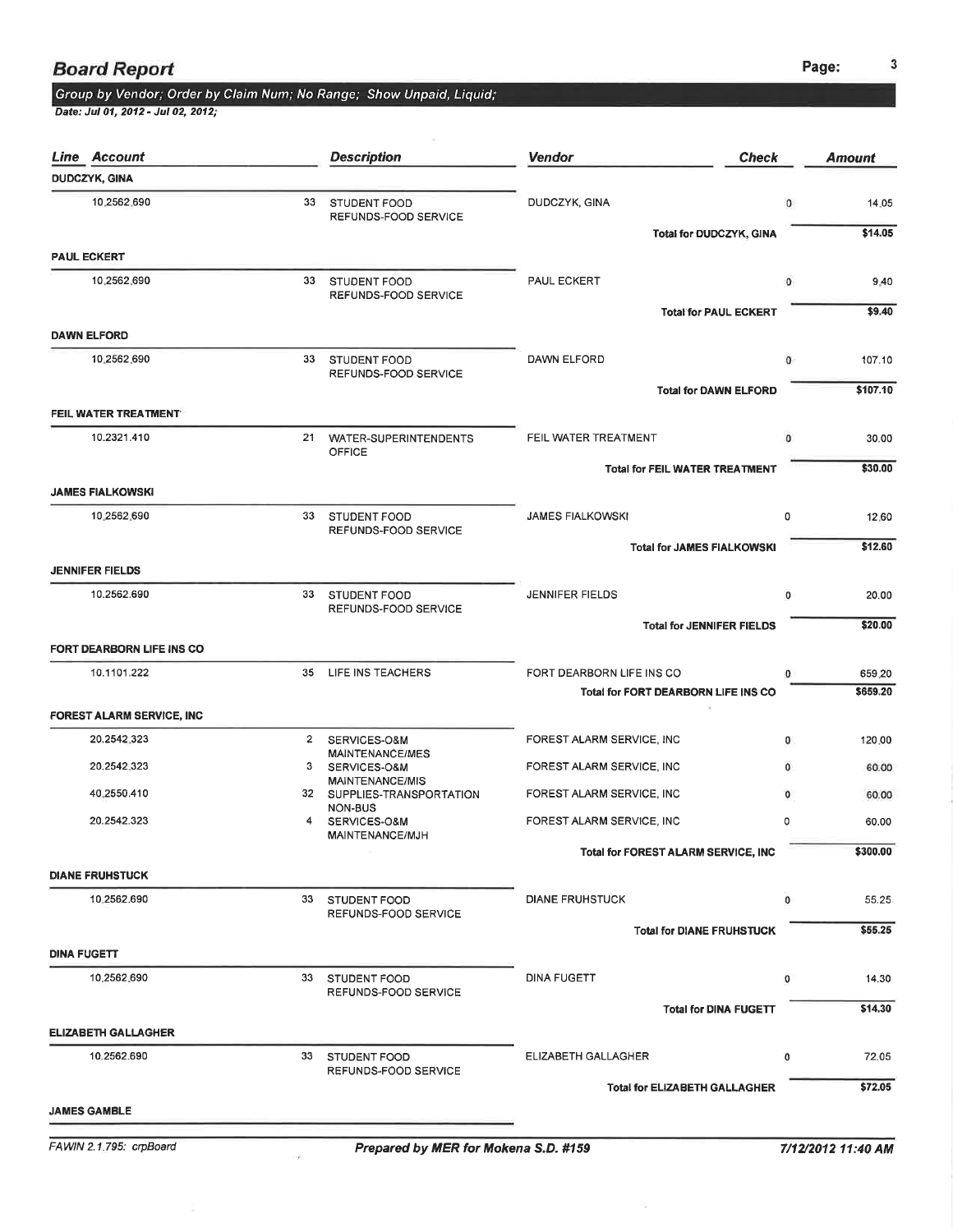### Board Report Page: <sup>4</sup>

### Group by Vendor; Order by Claim Num; No Range; Show Unpaid, Liquid;

Date: Jul 01, 2012 - Jul 02, 2012;

| Line        | Account                    |                 | <b>Description</b>                            | <b>Vendor</b>           | <b>Check</b>                      | <b>Amount</b> |
|-------------|----------------------------|-----------------|-----------------------------------------------|-------------------------|-----------------------------------|---------------|
|             | 10.2562.690                | 33              | STUDENT FOOD<br>REFUNDS-FOOD SERVICE          | JAMES GAMBLE            | $\Omega$                          | 19.90         |
|             |                            |                 |                                               |                         | <b>Total for JAMES GAMBLE</b>     | \$19.90       |
|             | <b>LAURIE GRYBAS</b>       |                 |                                               |                         |                                   |               |
|             | 10.2562.690                |                 | 33 STUDENT FOOD<br>REFUNDS-FOOD SERVICE       | <b>LAURIE GRYBAS</b>    | 0                                 | 10.05         |
|             |                            |                 |                                               |                         | <b>Total for LAURIE GRYBAS</b>    | \$10.05       |
|             | <b>G.W. BERKHEIMER CO.</b> |                 |                                               |                         |                                   |               |
|             | 10,2562.410                | 33              | NON-FOOD SUPPLIES-FOOD<br><b>SERVICE</b>      | G.W. BERKHEIMER CO.     | $\Omega$                          | 113.80        |
|             |                            |                 |                                               |                         | Total for G.W. BERKHEIMER CO.     | \$113.80      |
|             | <b>FAKHER HABIB</b>        |                 |                                               |                         |                                   |               |
|             | 10.2562.690                | 33              | STUDENT FOOD<br>REFUNDS-FOOD SERVICE          | <b>FAKHER HABIB</b>     | o                                 | 6.20          |
|             |                            |                 |                                               |                         | <b>Total for FAKHER HABIB</b>     | \$6.20        |
|             | <b>JOHN HANSON</b>         |                 |                                               |                         |                                   |               |
|             | 10,2562.690                |                 | 33 STUDENT FOOD                               | <b>JOHN HANSON</b>      | 0                                 | 7.15          |
|             |                            |                 | REFUNDS-FOOD SERVICE                          |                         | <b>Total for JOHN HANSON</b>      | \$7.15        |
|             | <b>DENA HASKINS</b>        |                 |                                               |                         |                                   |               |
|             | 10.2562.690                | 33 <sup>2</sup> | <b>STUDENT FOOD</b>                           | <b>DENA HASKINS</b>     | 0                                 | 28.55         |
|             |                            |                 | REFUNDS-FOOD SERVICE                          |                         | <b>Total for DENA HASKINS</b>     | \$28.55       |
|             | <b>CEDRIC HENTSCH</b>      |                 |                                               |                         |                                   |               |
|             | 10.2562.690                | 33              | STUDENT FOOD                                  | <b>CEDRIC HENTSCH</b>   | $\circ$                           | 19.80         |
|             |                            |                 | REFUNDS-FOOD SERVICE                          |                         |                                   |               |
|             | <b>TRICIA HERNANDEZ</b>    |                 |                                               |                         | <b>Total for CEDRIC HENTSCH</b>   | \$19.80       |
|             | 10.2562.690                |                 |                                               |                         |                                   |               |
|             |                            |                 | 33 STUDENT FOOD<br>REFUNDS-FOOD SERVICE       | <b>TRICIA HERNANDEZ</b> | $\mathbf 0$                       | 22.30         |
|             |                            |                 |                                               |                         | <b>Total for TRICIA HERNANDEZ</b> | \$22.30       |
|             | <b>MARY HOBERT</b>         |                 |                                               |                         |                                   |               |
|             | 10.2562.690                | 33              | STUDENT FOOD<br>REFUNDS-FOOD SERVICE          | <b>MARY HOBERT</b>      | $\circ$                           | 7.80          |
|             |                            |                 |                                               |                         | <b>Total for MARY HOBERT</b>      | \$7.80        |
|             | <b>HOME DEPOT*</b>         |                 |                                               |                         |                                   |               |
|             | 20.2542.410                | 31              | SUPPLIES-O&M CUSTODIAL                        | HOME DEPOT*             | 0                                 | 81.03         |
|             | 20.2542.410                | 31              | SUPPLIES-O&M CUSTODIAL                        | HOME DEPOT*             | 0                                 | 41.13         |
|             | 20 2542 410                | 31              | O&M REPAIR & REPLACEMENT                      | HOME DEPOT*             | 0                                 | 38.94         |
|             | 20,2543.410                | 31              | <b>GROUNDS MAINTENANCE</b><br><b>SUPPLIES</b> | <b>HOME DEPOT*</b>      | 0                                 | 26.46         |
|             |                            |                 |                                               |                         | Total for HOME DEPOT*             | \$187.56      |
|             | <b>MICHAEL HUSTED</b>      |                 |                                               |                         |                                   |               |
|             | 10.2562.690                | 33              | STUDENT FOOD                                  | <b>MICHAEL HUSTED</b>   | $\circ$                           | 14.50         |
|             |                            |                 | REFUNDS-FOOD SERVICE                          |                         | <b>Total for MICHAEL HUSTED</b>   | \$14.50       |
| <b>IASA</b> |                            |                 |                                               |                         |                                   |               |
|             | 10.2310.640                | 20              | ANNUAL 2012-13 DUES                           | <b>IASA</b>             | 0                                 | 892.50        |
|             |                            |                 |                                               |                         | <b>Total for IASA</b>             | \$892.50      |
|             |                            |                 |                                               |                         |                                   |               |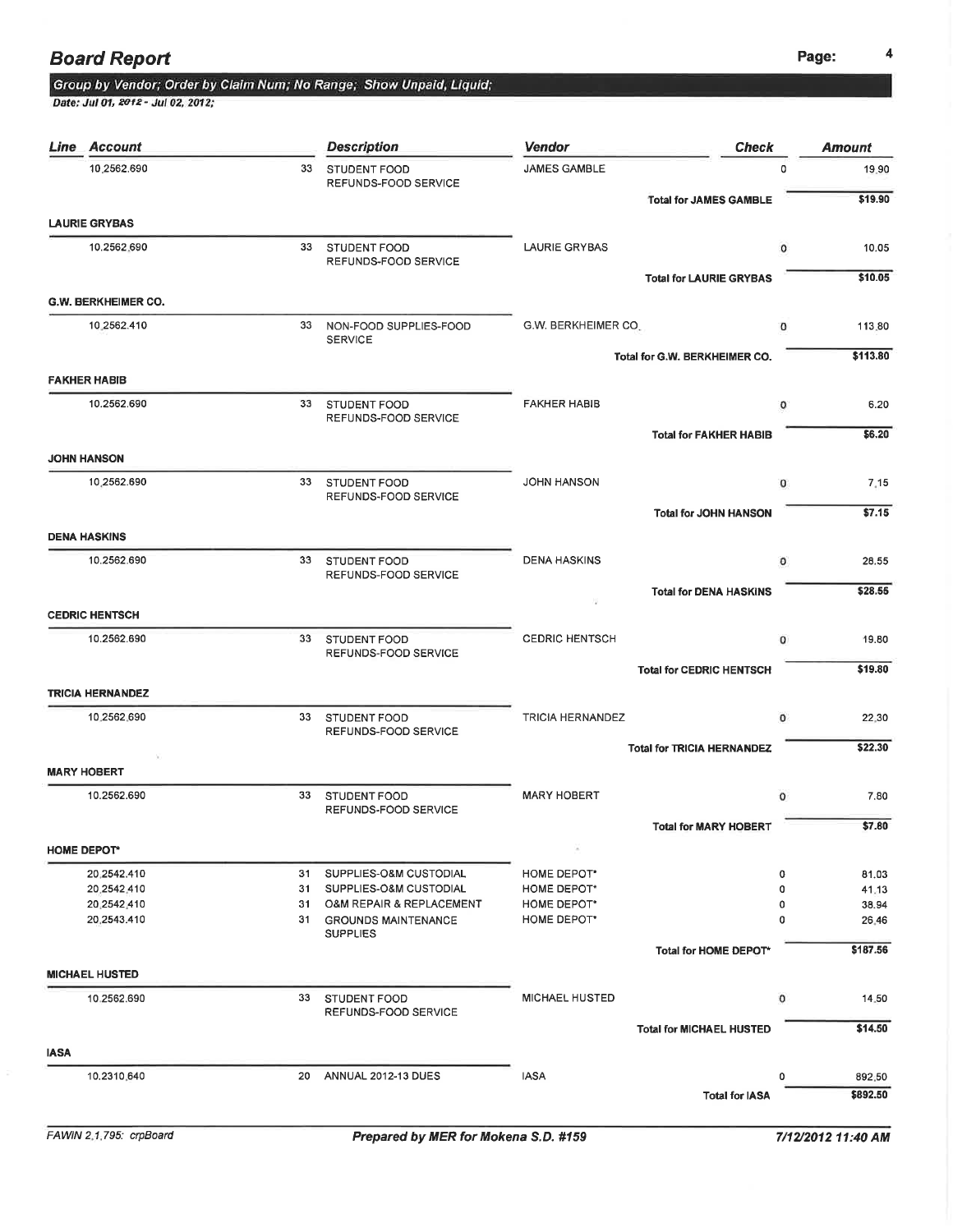# Group by Vendor; Order by Claim Num; No Range; Show Unpaid, Liquid;<br>Date: Jul 01, 2012 - Jul 02, 2012;

|     | <b>Line Account</b>              |              | <b>Description</b>                          | <b>Check</b><br><b>Vendor</b>              |             | <b>Amount</b>    |
|-----|----------------------------------|--------------|---------------------------------------------|--------------------------------------------|-------------|------------------|
|     | <b>ILLINOIS PRINCIPALS ASSOC</b> |              |                                             |                                            |             |                  |
|     | 10.2410.640                      | $\mathbf{2}$ | MEMBERSHIP RENEWAL<br>KIRCHNER/SPLAYT,      | <b>ILLINOIS PRINCIPALS ASSOC</b>           | 0           | 650.00           |
|     |                                  |              |                                             | <b>Total for ILLINOIS PRINCIPALS ASSOC</b> |             | \$650.00         |
|     | <b>JOHN INWOOD</b>               |              |                                             |                                            |             |                  |
|     | 10.2562.690                      | 33           | <b>STUDENT FOOD</b><br>REFUNDS-FOOD SERVICE | JOHN INWOOD<br>Total for JOHN INWOOD       | 0           | 11.20<br>\$11.20 |
| IPA |                                  |              |                                             |                                            |             |                  |
|     | 10.2410.640                      |              | 3 MEMBERSHIP DUES,                          | <b>IPA</b>                                 | 0           | 325.00           |
|     |                                  |              |                                             | <b>Total for IPA</b>                       |             | \$325.00         |
|     | <b>KELLY JOHNSON</b>             |              |                                             |                                            |             |                  |
|     | 10.1101.690                      | 5            | STUDENT BOOK FEE REFUND<br><b>ERIC</b>      | <b>KELLY JOHNSON</b>                       | 0           | 25.00            |
|     |                                  |              |                                             | <b>Total for KELLY JOHNSON</b>             |             | \$25.00          |
|     | <b>TAMMY JOHNSON</b>             |              |                                             |                                            |             |                  |
|     | 10.2562.690                      | 33           | <b>STUDENT FOOD</b><br>REFUNDS-FOOD SERVICE | <b>TAMMY JOHNSON</b>                       | 0           | 19.40            |
|     |                                  |              |                                             | <b>Total for TAMMY JOHNSON</b>             |             | \$19.40          |
|     | <b>ROBERT JONES</b>              |              |                                             |                                            |             |                  |
|     | 10.2562.690                      |              | 33 STUDENT FOOD<br>REFUNDS-FOOD SERVICE     | ROBERT JONES                               | $\mathbf 0$ | 17.25            |
|     |                                  |              |                                             | <b>Total for ROBERT JONES</b>              |             | \$17.25          |
|     | <b>NOWAL JUDEH (SHAHIN)</b>      |              |                                             |                                            |             |                  |
|     | 10.2562.690                      |              | 33 STUDENT FOOD<br>REFUNDS-FOOD SERVICE     | NOWAL JUDEH (SHAHIN)                       | 0           | 9.95             |
|     |                                  |              |                                             | Total for NOWAL JUDEH (SHAHIN)             |             | \$9.95           |
|     | KIN-KO ACE STORE #500            |              |                                             |                                            |             |                  |
|     | 20.2542.410                      | $\mathbf{2}$ | REPAIR/REPLACEMENT<br>O&M/MES               | KIN-KO ACE STORE #500                      | 0           | 5.99             |
|     | 20.2542.411                      |              | 4 SUPPLIES-O&M<br>MAINTENANCE/MJH           | KIN-KO ACE STORE #500                      | 0           | 28.45            |
|     | 20.2543.410                      |              | 31 GROUNDS MAINTENANCE                      | KIN-KO ACE STORE #500                      | 0           | 24.94            |
|     | 20.2542.411                      | 3            | <b>SUPPLIES</b><br>SUPPLIES-O&M             | KIN-KO ACE STORE #500                      | 0           | 4.49             |
|     | 20.2542.411                      | з            | <b>MAINTENANCE/MIS</b><br>SUPPLIES-O&M      | KIN-KO ACE STORE #500                      | 0           | 1,99             |
|     | 20.2542.411                      |              | <b>MAINTENANCE/MIS</b><br>3 SUPPLIES-O&M    | KIN-KO ACE STORE #500                      | 0           | 13.98            |
|     | 20 2542 411                      |              | <b>MAINTENANCE/MIS</b><br>3 SUPPLIES-O&M    | KIN-KO ACE STORE #500                      | ະ 0         | 17.99            |
|     | 20.2542.411                      |              | <b>MAINTENANCE/MIS</b><br>2 SUPPLIES-O&M    | KIN-KO ACE STORE #500                      | 0           | 8.49             |
|     |                                  |              | <b>MAINTENANCE/MES</b>                      | Total for KIN-KO ACE STORE #500            |             | \$106.32         |
|     | <b>JOSEPH KOWALKOWSKI</b>        |              |                                             |                                            |             |                  |
|     | 10.2562.690                      |              | 33 STUDENT FOOD                             | <b>JOSEPH KOWALKOWSKI</b>                  | o           | 9.90             |
|     |                                  |              | REFUNDS-FOOD SERVICE                        | Total for JOSEPH KOWALKOWSKI               |             | \$9.90           |
|     | <b>GREG LACIEN</b>               |              |                                             |                                            |             |                  |
|     | 10,2562.690                      | 33           | <b>STUDENT FOOD</b>                         | <b>GREG LACIEN</b>                         | 0           | 39.95            |
|     |                                  |              | REFUNDS-FOOD SERVICE                        | <b>Total for GREG LACIEN</b>               |             | \$39.95          |
|     |                                  |              |                                             |                                            |             |                  |

 $\hat{\mathcal{S}}$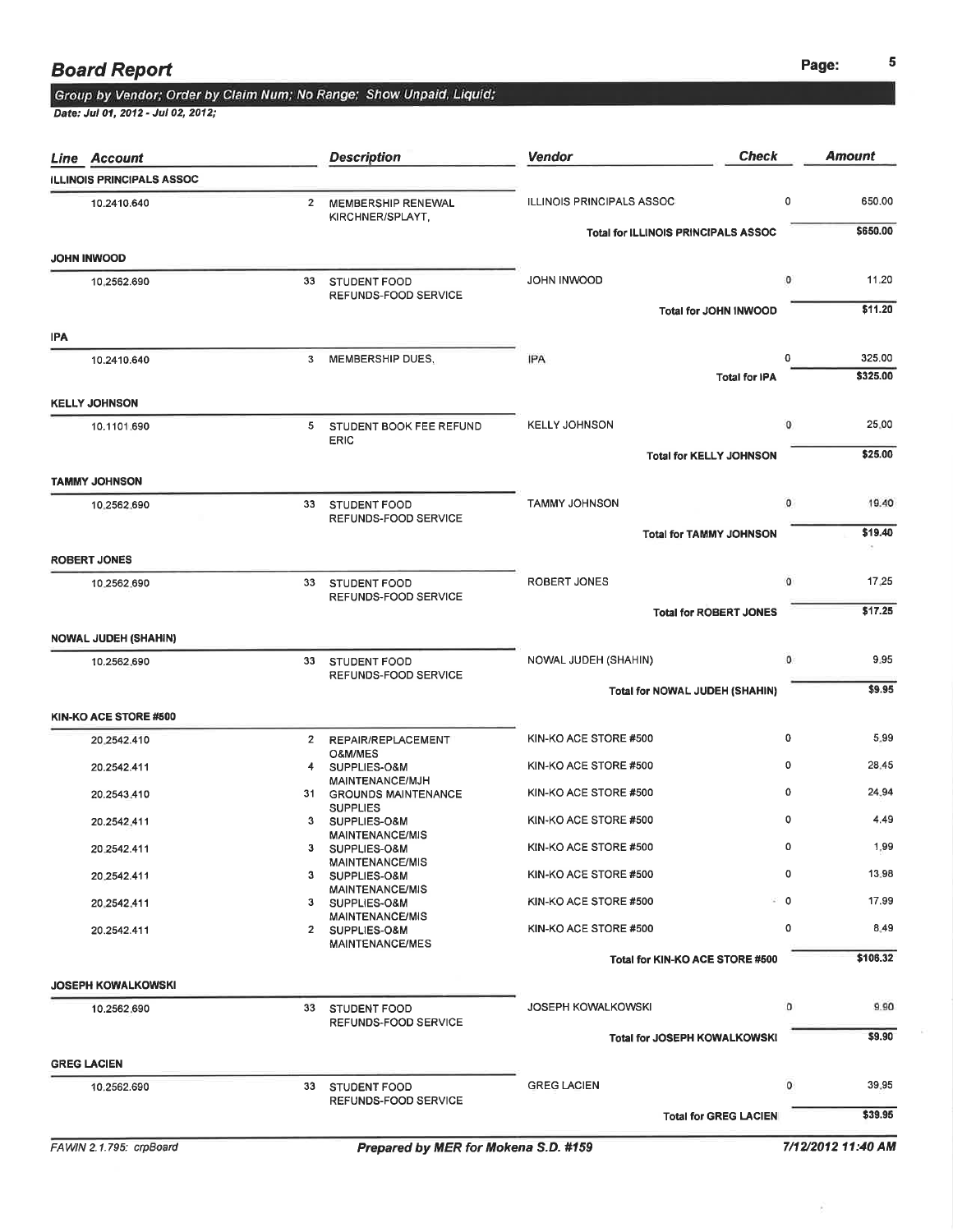¥

### **Board Report** 6 and 200 and 200 and 200 and 200 and 200 and 200 and 200 and 200 and 200 and 200 and 200 and 200 and 200 and 200 and 200 and 200 and 200 and 200 and 200 and 200 and 200 and 200 and 200 and 200 and 200 and 2

# Group by Vendor; Order by Claim Num; No Range; Show Unpaid, Liquid;<br>Date: Jul 01, 2012 - Jul 02, 2012;

| <b>Line Account</b>              |    | <b>Description</b>                                       | <b>Vendor</b><br><b>Check</b>                                 |        | <b>Amount</b>          |
|----------------------------------|----|----------------------------------------------------------|---------------------------------------------------------------|--------|------------------------|
| <b>LEGAT ARCHITECTS</b>          |    |                                                          |                                                               |        |                        |
| 61.2535.320                      | 30 | SITEWORK IMPROVEMENTS                                    | <b>LEGAT ARCHITECTS</b><br><b>Total for LEGAT ARCHITECTS</b>  | 0      | 1,250.00<br>\$1,250.00 |
| <b>ROBERT LIDEN</b>              |    |                                                          |                                                               |        |                        |
| 10.2562,690                      | 33 | STUDENT FOOD<br>REFUNDS-FOOD SERVICE                     | <b>ROBERT LIDEN</b>                                           | o      | 13.00                  |
|                                  |    |                                                          | <b>Total for ROBERT LIDEN</b>                                 |        | \$13.00                |
| <b>LOCALGOVNEWS.ORG</b>          |    |                                                          |                                                               |        |                        |
| 10.1101.310                      | 18 | ANNAUL MEMBERSHIP FOR<br><b>ADMIN</b>                    | LOCALGOVNEWS.ORG                                              | 0      | 600.00                 |
|                                  |    |                                                          | <b>Total for LOCALGOVNEWS.ORG</b>                             |        | \$600.00               |
| <b>LISA MADDEN</b>               |    |                                                          |                                                               |        |                        |
| 10.2562.690                      | 33 | STUDENT FOOD<br>REFUNDS-FOOD SERVICE                     | LISA MADDEN                                                   | 0      | 40.60                  |
| <b>MARTIN WHALEN OFFICE SOL</b>  |    |                                                          | <b>Total for LISA MADDEN</b>                                  |        | \$40.60                |
| 10,2544,310                      | 30 | <b>EQUIPMENT MAINTENANCE</b>                             | <b>MARTIN WHALEN OFFICE SOL</b>                               | 0      | 3,548.83               |
| 10.1101.410                      | 3  | SUPPLIES-STAPLES FOR<br><b>COPIER-MIS</b>                | MARTIN WHALEN OFFICE SOL                                      | 0      | 65,45                  |
|                                  |    |                                                          | <b>Total for MARTIN WHALEN OFFICE SOL</b>                     |        | \$3,614.28             |
| <b>WILLIAM MARR</b>              |    |                                                          |                                                               |        |                        |
| 10,2562.690                      | 33 | STUDENT FOOD<br>REFUNDS-FOOD SERVICE                     | <b>WILLIAM MARR</b>                                           | o      | 25.80                  |
|                                  |    |                                                          | <b>Total for WILLIAM MARR</b>                                 |        | \$25.80                |
| <b>JENNIFER MCMAHON</b>          |    |                                                          |                                                               |        |                        |
| 10.2562.690                      |    | 33 STUDENT FOOD<br>REFUNDS-FOOD SERVICE                  | <b>JENNIFER MCMAHON</b>                                       | 0      | 5.70                   |
| <b>MIDAMERICAN ENERGY CO.</b>    |    |                                                          | <b>Total for JENNIFER MCMAHON</b>                             |        | \$5.70                 |
| 20.2542.466                      | 30 | <b>DISTRICT BLDG ELECTRIC</b>                            | MIDAMERICAN ENERGY CO.                                        | 0      | 12,513.27              |
|                                  |    | <b>MES &amp; MIS</b>                                     |                                                               |        |                        |
|                                  |    |                                                          | Total for MIDAMERICAN ENERGY CO.                              |        | \$12,513.27            |
| <b>MIDWEST TRANSIT EQUIPMENT</b> |    |                                                          |                                                               |        |                        |
| 40.2550.331<br>40 2550 331       |    | 32 SERVICES-TRANSPORTATION<br>32 SERVICES-TRANSPORTATION | <b>MIDWEST TRANSIT EQUIPMENT</b><br>MIDWEST TRANSIT EQUIPMENT | 0<br>0 | 394.74<br>311.85       |
| 40.2550.331                      | 32 | SERVICES-TRANSPORTATION                                  | MIDWEST TRANSIT EQUIPMENT                                     | 0      | 322.10                 |
|                                  |    |                                                          | <b>Total for MIDWEST TRANSIT EQUIPMENT</b>                    |        | \$1,028.69             |
| <b>GUY MIKULICH</b>              |    |                                                          |                                                               |        |                        |
| 10.2562.690                      |    | 33 STUDENT FOOD<br>REFUNDS-FOOD SERVICE                  | <b>GUY MIKULICH</b>                                           | 0      | 15.85                  |
|                                  |    |                                                          | <b>Total for GUY MIKULICH</b>                                 |        | \$15.85                |
| <b>KEITH MILBRATZ</b>            |    |                                                          |                                                               |        |                        |
| 10,2562,690                      | 33 | <b>STUDENT FOOD</b><br>REFUNDS-FOOD SERVICE              | <b>KEITH MILBRATZ</b>                                         | 0      | 12.90                  |
|                                  |    |                                                          | <b>Total for KEITH MILBRATZ</b>                               |        | \$12.90                |
| <b>CARL MITCHELL</b>             |    |                                                          |                                                               |        |                        |
| 10.2562.690                      |    | 33 STUDENT FOOD<br>REFUNDS-FOOD SERVICE                  | <b>CARL MITCHELL</b>                                          | o      | 8.20                   |
|                                  |    |                                                          | <b>Total for CARL MITCHELL</b>                                |        | \$8.20                 |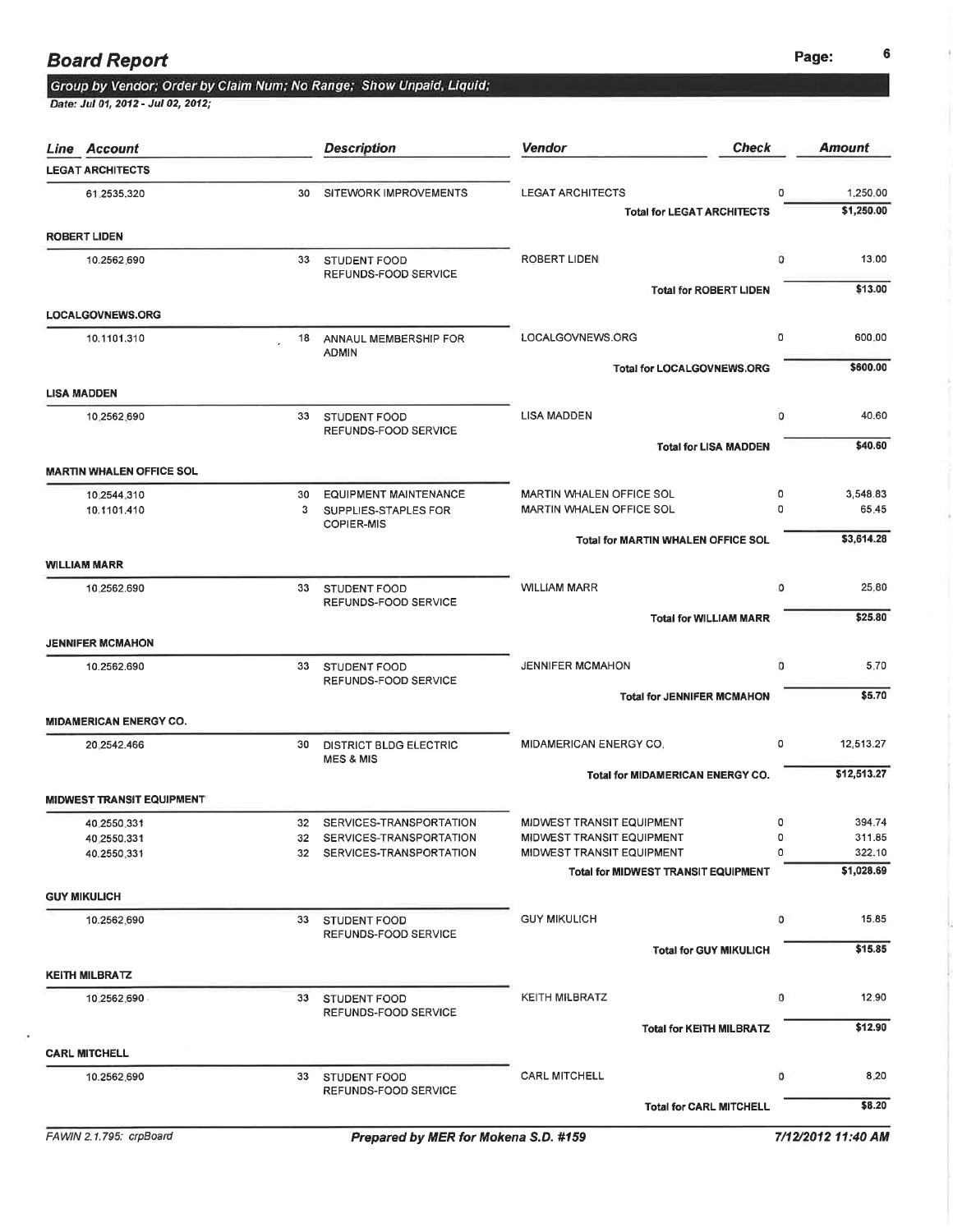|                  | <b>Line Account</b>            |    | <b>Description</b>                                                   | Vendor<br><b>Check</b>                 |          | <b>Amount</b> |
|------------------|--------------------------------|----|----------------------------------------------------------------------|----------------------------------------|----------|---------------|
|                  | <b>MOKENA AUTO PARTS</b>       |    |                                                                      |                                        |          |               |
|                  | 20.2545.410                    | 31 | ALL VEHICLES PARTS & GAS                                             | <b>MOKENA AUTO PARTS</b>               | 0        | 118.90        |
|                  |                                |    |                                                                      | <b>Total for MOKENA AUTO PARTS</b>     |          | \$118.90      |
|                  | <b>MOKENA SCH.DIST.159</b>     |    |                                                                      |                                        |          |               |
|                  | 10.113.1                       | 1  | OPEN DISTRICT PETTY CASH<br>AC FY2013                                | MOKENA SCH.DIST.159                    | $\circ$  | 250.00        |
|                  | 10.113.1                       | 1  | OPEN MES PETTY CASH AC                                               | MOKENA SCH.DIST.159                    | 0        | 50.00         |
|                  | 10.113.1                       | 1. | FY2013<br>OPEN MIS PETTY CASH AC<br>FY2013                           | MOKENA SCH.DIST.159                    | $\Omega$ | 50.00         |
|                  |                                |    |                                                                      | <b>Total for MOKENA SCH.DIST.159</b>   |          | \$350.00      |
| <b>NICOR GAS</b> |                                |    |                                                                      |                                        |          |               |
|                  | 20.2542.460                    | 30 | <b>DISTRICT HEATING/GAS</b>                                          | <b>NICOR GAS</b>                       | 0        | 1,002.24      |
|                  |                                |    |                                                                      | <b>Total for NICOR GAS</b>             |          | \$1,002.24    |
|                  | <b>NU WAY DISPOSAL SERVICE</b> |    |                                                                      |                                        |          |               |
|                  | 20,2542,320                    | 31 | SERVICES-GARBAGE/RECYCL<br>PICK UP                                   | NU WAY DISPOSAL SERVICE                | 0        | 461.76        |
|                  |                                |    |                                                                      | Total for NU WAY DISPOSAL SERVICE      |          | \$461.76      |
|                  | <b>LOWELL OLER</b>             |    |                                                                      |                                        |          |               |
|                  | 10,2562,690                    |    | 33 STUDENT FOOD<br>REFUNDS-FOOD SERVICE                              | LOWELL OLER                            | о        | 10.20         |
|                  |                                |    |                                                                      | <b>Total for LOWELL OLER</b>           |          | \$10.20       |
|                  | <b>JOHN OLIVIERI</b>           |    |                                                                      |                                        |          |               |
|                  | 10.2562.690                    |    | 33 STUDENT FOOD<br>REFUNDS-FOOD SERVICE                              | <b>JOHN OLIVIERI</b>                   | $\circ$  | 27.30         |
|                  |                                |    |                                                                      | <b>Total for JOHN OLIVIERI</b>         |          | \$27.30       |
|                  | <b>OTIS ELEVATOR COMPANY</b>   |    |                                                                      |                                        |          |               |
|                  | 20.2542.323                    |    | 2 SERVICES-O&M                                                       | OTIS ELEVATOR COMPANY                  | 0        | 148.59        |
|                  |                                |    | MAINTENANCE/MES                                                      | <b>Total for OTIS ELEVATOR COMPANY</b> |          | \$148.59      |
|                  | <b>PAPERMILL STORE</b>         |    |                                                                      |                                        |          |               |
|                  | 10.1101.410                    |    | 2 SUPPLIES-MES SCHOOL                                                | <b>PAPERMILL STORE</b>                 | 0        | 540.34        |
|                  |                                |    | <b>CARD STOCK</b>                                                    | <b>Total for PAPERMILL STORE</b>       |          | \$540.34      |
|                  | PERFORMANCE CHEMICAL           |    |                                                                      |                                        |          |               |
|                  | 20.2542.412                    | 31 | SUPPLIES-O&M CUSTODIAL                                               | PERFORMANCE CHEMICAL                   | 0        | 120.56        |
|                  | 20.2542.412                    |    | 31 SUPPLIES-O&M CUSTODIAL FLR                                        | PERFORMANCE CHEMICAL                   | o        | 1,181.30      |
|                  | 20.2542.412                    |    | <b>FINISH</b><br>31 SUPPLIES-O&M CUSTODIAL FLR<br><b>STRP/FINISH</b> | PERFORMANCE CHEMICAL                   | 0        | 875.95        |
|                  |                                |    |                                                                      | <b>Total for PERFORMANCE CHEMICAL</b>  |          | \$2,177.81    |
|                  | QUILL CORPORATION              |    |                                                                      |                                        |          |               |
|                  | 10.1102.410                    | 4  | SUPPLIES-MJH                                                         | QUILL CORPORATION                      | o        | 24.58         |
|                  |                                |    |                                                                      | <b>Total for QUILL CORPORATION</b>     |          | \$24.58       |
|                  | <b>THERESE RAIMONDI</b>        |    |                                                                      |                                        |          |               |
|                  | 10.2562.690                    | 33 | <b>STUDENT FOOD</b><br>REFUNDS-FOOD SERVICE                          | <b>THERESE RAIMONDI</b>                | o        | 15.35         |
|                  |                                |    |                                                                      | <b>Total for THERESE RAIMONDI</b>      |          | \$15.35       |
|                  | <b>HEIDI ROERING</b>           |    |                                                                      |                                        |          |               |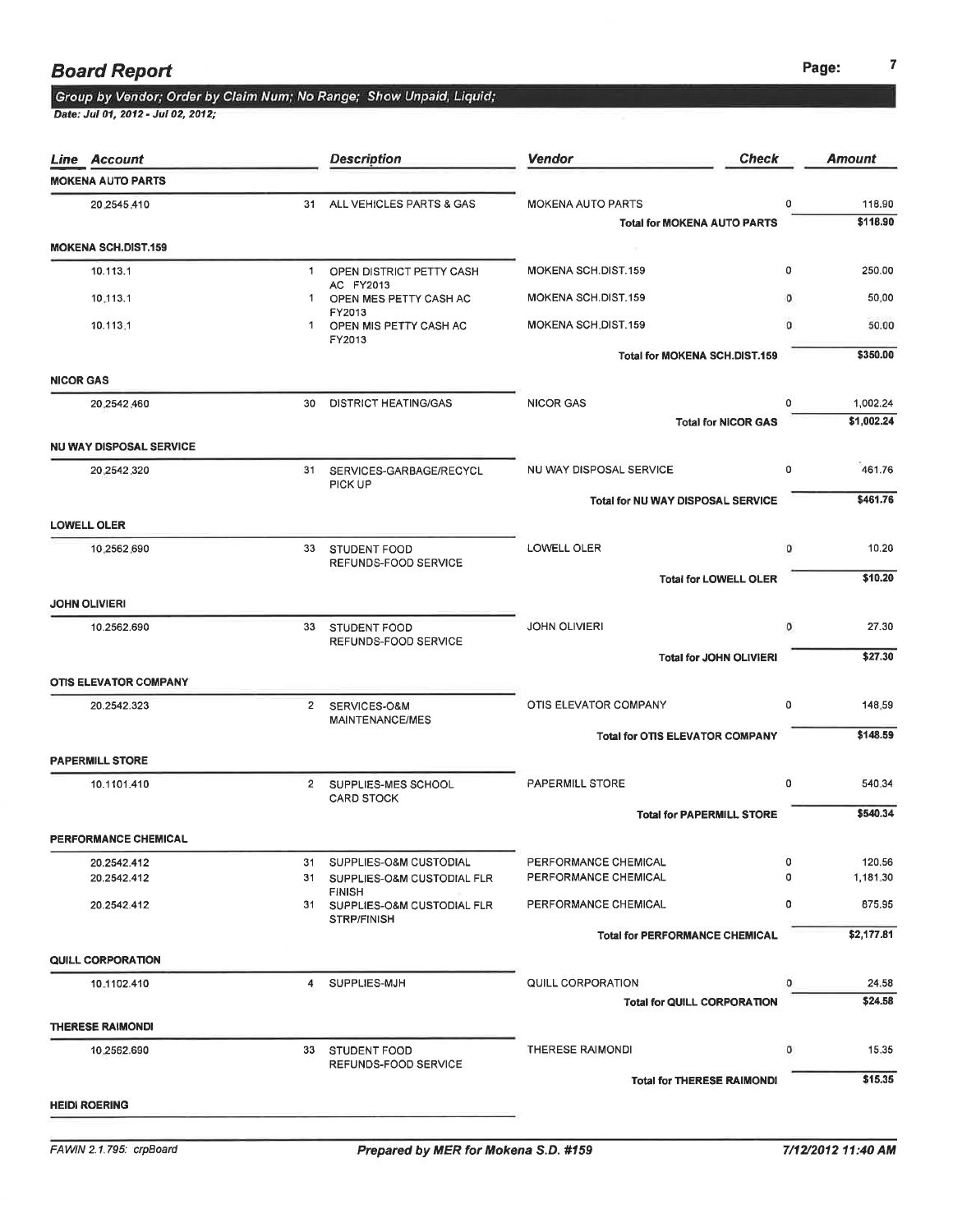#### Group by Vendor; Order by Claim Num; No Range; Show Unpaid, Liquid;

Date: Jul 01, 2012 - Jul 02, 2012;

| Line<br><b>Account</b>               |                | <b>Description</b>                                                     | Vendor                                         | <b>Check</b>                        | <b>Amount</b> |
|--------------------------------------|----------------|------------------------------------------------------------------------|------------------------------------------------|-------------------------------------|---------------|
| 10.2562.690                          | 33             | STUDENT FOOD<br>REFUNDS-FOOD SERVICE                                   | <b>HEIDI ROERING</b>                           | $\Omega$                            | 42.10         |
|                                      |                |                                                                        |                                                | <b>Total for HEIDI ROERING</b>      | \$42.10       |
| <b>THOMAS SAMANIC</b><br>10.2562.690 | 33             | <b>STUDENT FOOD</b>                                                    | <b>THOMAS SAMANIC</b>                          | o                                   | 8.15          |
|                                      |                | REFUNDS-FOOD SERVICE                                                   |                                                | <b>Total for THOMAS SAMANIC</b>     | \$8.15        |
| <b>SAM'S CLUB/GEMB</b>               |                |                                                                        |                                                |                                     |               |
| 20 2542.412                          | 31             | SUPPLIES-O&M CUSTODIAL                                                 | <b>SAM'S CLUB/GEMB</b>                         | 0                                   | 159.78        |
| <b>SCARIANO HIMES &amp; PETRARCA</b> |                |                                                                        |                                                | <b>Total for SAM'S CLUB/GEMB</b>    | \$159.78      |
| 10.2310.318                          | 20             | DISTRICT LEGAL SERVICES                                                | <b>SCARIANO HIMES &amp; PETRARCA</b>           | 0                                   | 1,593.90      |
|                                      |                | MAY 2012                                                               | <b>Total for SCARIANO HIMES &amp; PETRARCA</b> |                                     | \$1,593.90    |
| <b>KIMBERELY SCHLOTT</b>             |                |                                                                        |                                                |                                     |               |
| 10.2562.690                          | 33             | STUDENT FOOD<br>REFUNDS-FOOD SERVICE                                   | KIMBERELY SCHLOTT                              | $\circ$                             | 22.15         |
|                                      |                |                                                                        |                                                | <b>Total for KIMBERELY SCHLOTT</b>  | \$22.15       |
| <b>SERVICE SANITATION</b>            |                |                                                                        |                                                |                                     |               |
| 10.2310.332                          | 20             | <b>BOARD OF EDUCATION</b><br>CARNIVAL EXPENSES-PORT<br><b>RESTROOM</b> | SERVICE SANITATION                             | 0                                   | 1,103.00      |
|                                      |                |                                                                        |                                                | <b>Total for SERVICE SANITATION</b> | \$1,103.00    |
| <b>DORIAN SIMMONS</b>                |                |                                                                        |                                                |                                     |               |
| 10.2562.690                          | 33             | <b>STUDENT FOOD</b><br>REFUNDS-FOOD SERVICE                            | <b>DORIAN SIMMONS</b>                          | 0                                   | 9.95          |
| <b>CHERYL SORLEY</b>                 |                |                                                                        |                                                | <b>Total for DORIAN SIMMONS</b>     | \$9.95        |
| 10:1101.410                          | $\overline{2}$ | SUPPLIES-MES SCHOOL                                                    | <b>CHERYL SORLEY</b>                           | 0                                   | 6.99          |
|                                      |                |                                                                        |                                                | <b>Total for CHERYL SORLEY</b>      | \$6.99        |
| SOVEREIGN LEASING, LLC               |                |                                                                        |                                                |                                     |               |
| 40.2552.325                          | 32             | <b>BUS LEASING PMT 2012</b><br>CONTRACT 004-0001187-00                 | SOVEREIGN LEASING, LLC                         | 0                                   | 19,364.00     |
| 40.2552.325                          |                | 32 BUS LEASING LEASE PMT ON<br>2008 BUSES CONTR 04-0497                | SOVEREIGN LEASING, LLC                         | 0                                   | 35,736.00     |
| 40.2552.325                          |                | 32 BUS LEASING LEASE PMT ON<br><b>2009 BUSES</b>                       | SOVEREIGN LEASING, LLC                         | 0                                   | 18,278.00     |
|                                      |                |                                                                        |                                                | Total for SOVEREIGN LEASING, LLC    | \$73,378.00   |
| <b>MARK STELMAR</b>                  |                |                                                                        |                                                |                                     |               |
| 10.2562.690                          | 33             | STUDENT FOOD<br>REFUNDS-FOOD SERVICE                                   | <b>MARK STELMAR</b>                            | o                                   | 10.95         |
|                                      |                |                                                                        |                                                | <b>Total for MARK STELMAR</b>       | \$10.95       |
| <b>AMY STEVEN</b><br>10.1101.690     |                | 5 STUDENT BOOK FEE REFUND                                              | <b>AMY STEVEN</b>                              | o                                   | 137.62        |
|                                      |                | GABE                                                                   |                                                | <b>Total for AMY STEVEN</b>         | \$137.62      |
| <b>SUN TIMES MEDIA</b>               |                |                                                                        |                                                |                                     |               |
| 10.2310.332                          |                | 20 BOARD OF EDUCATION                                                  | <b>SUN TIMES MEDIA</b>                         | o                                   | 21.90         |
|                                      |                | <b>EXPENSES</b>                                                        |                                                | <b>Total for SUN TIMES MEDIA</b>    | \$21.90       |
|                                      |                |                                                                        |                                                |                                     |               |

FAWIN 2.1.795: crpBoard **Prepared by MER for Mokena S.D. #159** 7/12/2012 11:40 AM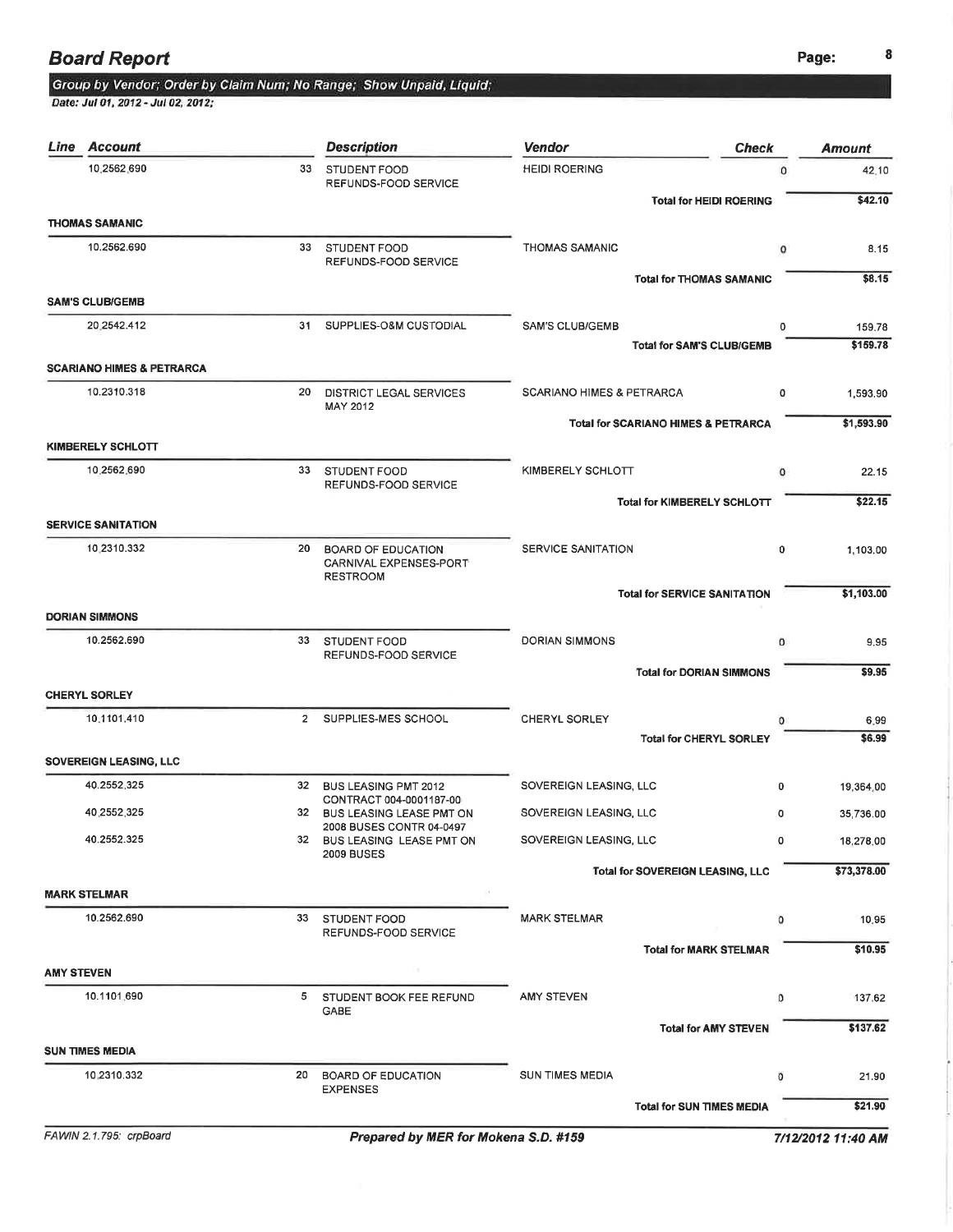Date: Jul 01, 2012 - Jul 02, 2012;

| <b>Line Account</b>           |                 | <b>Description</b>                                                    | <b>Vendor</b>                                              | <b>Check</b>                        |              | <b>Amount</b>    |
|-------------------------------|-----------------|-----------------------------------------------------------------------|------------------------------------------------------------|-------------------------------------|--------------|------------------|
| <b>THOMPSON ELEVATOR</b>      |                 |                                                                       |                                                            |                                     |              |                  |
| 20,2542.323                   | $\mathbf{2}$    | ANUUAL ELEVATOR<br><b>INSPECTION</b>                                  | THOMPSON ELEVATOR                                          |                                     | 0            | 150.00           |
| <b>STEPHANIE THOMPSON</b>     |                 |                                                                       |                                                            | <b>Total for THOMPSON ELEVATOR</b>  |              | \$150.00         |
| 10.2562.690                   | 33              | STUDENT FOOD                                                          | STEPHANIE THOMPSON                                         |                                     | 0            | 5.10             |
|                               |                 | REFUNDS-FOOD SERVICE                                                  |                                                            | <b>Total for STEPHANIE THOMPSON</b> |              | \$5.10           |
| <b>STEPHANIE THOMPSON</b>     |                 |                                                                       |                                                            |                                     |              |                  |
| 10.1101.690                   | 5               | STUDENT BOOK FEE REFUND<br>LENA                                       | <b>STEPHANIE THOMPSON</b>                                  |                                     | $\mathbf{0}$ | 25.00            |
|                               |                 |                                                                       |                                                            | <b>Total for STEPHANIE THOMPSON</b> |              | \$25.00          |
| T.M. TIRE CO. INC.            |                 |                                                                       |                                                            |                                     |              |                  |
| 40.2550.412                   | 32 <sub>2</sub> | MAINTENANCE<br>PARTS-TRANSPORTATION                                   | T.M. TIRE CO. INC.                                         |                                     | $\circ$      | 1,022.62         |
|                               |                 |                                                                       |                                                            | Total for T.M. TIRE CO. INC.        |              | \$1,022.62       |
| <b>TRANSPORT TOWING, INC.</b> |                 |                                                                       |                                                            |                                     |              |                  |
| 40.2550.319                   | 32 <sup>2</sup> | <b>BUS SAFETY INSPECTIONS</b>                                         | TRANSPORT TOWING, INC.<br>Total for TRANSPORT TOWING, INC. |                                     | $\Omega$     | 90.00<br>\$90.00 |
| <b>TROPHY DEPOT</b>           |                 |                                                                       |                                                            |                                     |              |                  |
| 10.2319.350                   |                 | 21 SPECIAL DISTRICT SERVICES<br>PLAQUE REPL FOR END OF<br><b>YEAR</b> | <b>TROPHY DEPOT</b>                                        |                                     | $\circ$      | 247.84           |
|                               |                 |                                                                       |                                                            | <b>Total for TROPHY DEPOT</b>       |              | \$247.84         |
| <b>BRIAN TYLER</b>            |                 |                                                                       |                                                            |                                     |              |                  |
| 10.2562.690                   |                 | 33 STUDENT FOOD<br>REFUNDS-FOOD SERVICE                               | <b>BRIAN TYLER</b>                                         |                                     | 0            | 27.35            |
|                               |                 |                                                                       |                                                            | <b>Total for BRIAN TYLER</b>        |              | \$27.35          |
| <b>DAWN UNDERWOOD</b>         |                 |                                                                       |                                                            |                                     |              |                  |
| 10.1101.690                   | $5 -$           | STUDENT BOOK FEE REFUND<br>CODEY                                      | DAWN UNDERWOOD                                             |                                     | $\circ$      | 25.00            |
|                               |                 |                                                                       |                                                            | <b>Total for DAWN UNDERWOOD</b>     |              | \$25.00          |
| <b>CYNTHIA VAULMAN</b>        |                 |                                                                       |                                                            |                                     |              |                  |
| 10.2562.690                   | 33              | <b>STUDENT FOOD</b><br>REFUNDS-FOOD SERVICE                           | <b>CYNTHIA VAULMAN</b>                                     |                                     | $\circ$      | 10.55            |
|                               |                 |                                                                       |                                                            | <b>Total for CYNTHIA VAULMAN</b>    |              | \$10.55          |
| <b>VILLAGE OF MOKENA</b>      |                 |                                                                       |                                                            |                                     |              |                  |
| 20.2542.370                   |                 | 31 UTILITIES-MES NORTH-WATER                                          | <b>VILLAGE OF MOKENA</b>                                   |                                     | 0            | 277.01           |
| 20.2542.370                   |                 | & SEWER<br>31 UTILITIES-MES                                           | <b>VILLAGE OF MOKENA</b>                                   |                                     | 0            | 489.58           |
| 20.2542.370                   |                 | <b>CENTRAL-WATER &amp; SEWER</b><br>31 UTILITIES-MES                  | <b>VILLAGE OF MOKENA</b>                                   |                                     | 0            | 498.64           |
| 20.2542.370                   |                 | <b>CENTRAL-WATER &amp; SEWER</b><br>31 UTILITIES-MIS-WATER &          | <b>VILLAGE OF MOKENA</b>                                   |                                     | 0            | 335.56           |
| 20.2542.370                   |                 | <b>SEWER</b><br>31 UTILITIES-MJH-WATER &<br><b>SEWER</b>              | <b>VILLAGE OF MOKENA</b>                                   |                                     | 0            | 442.74           |
|                               |                 |                                                                       |                                                            | <b>Total for VILLAGE OF MOKENA</b>  |              | \$2,043.53       |
| <b>JAMES VON ALBADE</b>       |                 |                                                                       |                                                            |                                     |              |                  |
| 10.2562.690                   | 33              | <b>STUDENT FOOD</b><br>REFUNDS-FOOD SERVICE                           | <b>JAMES VON ALBADE</b>                                    |                                     | $\circ$      | 9.20             |

9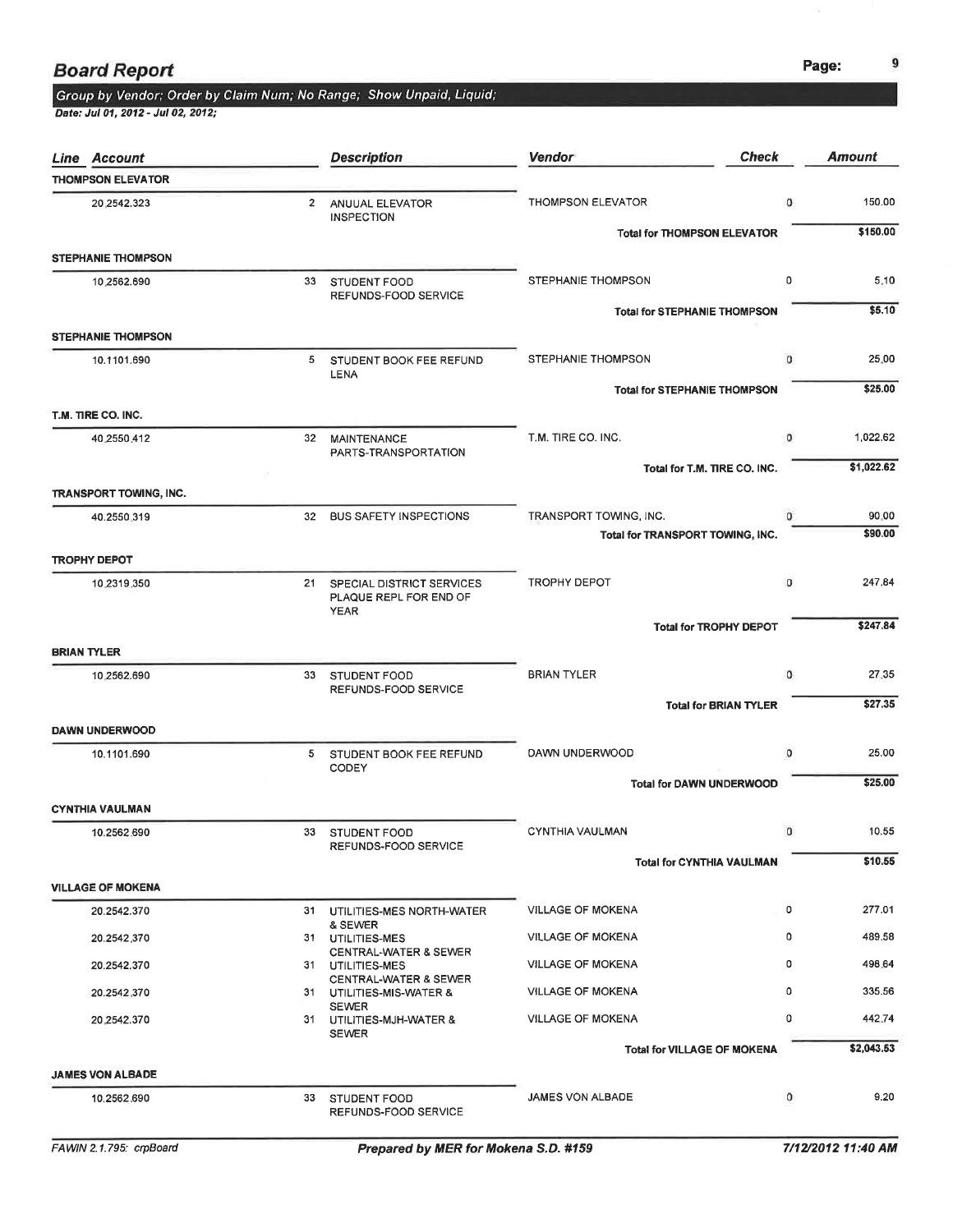### **Board Report**

## Group by Vendor; Order by Claim Num; No Range; Show Unpaid, Liquid;

Date: Jul 01, 2012 - Jul 02, 2012;

| Line Account                    |    | <b>Description</b>                                              | <b>Vendor</b>            | <b>Check</b>                       | <b>Amount</b> |
|---------------------------------|----|-----------------------------------------------------------------|--------------------------|------------------------------------|---------------|
|                                 |    |                                                                 |                          | <b>Total for JAMES VON ALBADE</b>  | \$9.20        |
| <b>VISION SERVICE PLAN (IL)</b> |    |                                                                 |                          |                                    |               |
| 10.1101.222                     |    | 35 VISION INSURANCE PREMIUMS<br>FOR JULY 2012                   | VISION SERVICE PLAN (IL) | 0                                  | 1,177,86      |
|                                 |    |                                                                 |                          | Total for VISION SERVICE PLAN (IL) | \$1,177.86    |
| <b>ROBYN VUKELICH</b>           |    |                                                                 |                          |                                    |               |
| 10.2562,690                     | 33 | STUDENT FOOD<br>REFUNDS-FOOD SERVICE                            | <b>ROBYN VUKELICH</b>    | $\circ$                            | 13.70         |
|                                 |    |                                                                 |                          | <b>Total for ROBYN VUKELICH</b>    | \$13.70       |
| <b>MICHAEL WAGNER</b>           |    |                                                                 |                          |                                    |               |
| 10 2562.690                     |    | 33 STUDENT FOOD                                                 | <b>MICHAEL WAGNER</b>    | 0                                  | 23.50         |
|                                 |    | REFUNDS-FOOD SERVICE                                            |                          | <b>Total for MICHAEL WAGNER</b>    | \$23.50       |
| <b>SANDRA WAYNE</b>             |    |                                                                 |                          |                                    |               |
| 10.1101.690                     | 5  | STUDENT BOOK FEE REFUND<br><b>LAURA LIDEN</b>                   | SANDRA WAYNE             | 0                                  | 59.78         |
|                                 |    |                                                                 |                          | <b>Total for SANDRA WAYNE</b>      | \$59.78       |
| <b>STEVE WEBER</b>              |    |                                                                 |                          |                                    |               |
| 10.2562.690                     | 33 | STUDENT FOOD<br>REFUNDS-FOOD SERVICE                            | <b>STEVE WEBER</b>       | $\overline{0}$                     | 10.65         |
|                                 |    |                                                                 |                          | <b>Total for STEVE WEBER</b>       | \$10.65       |
| <b>CARRIE ZAKULA</b>            |    |                                                                 |                          |                                    |               |
| 10.1101.690                     | 5  | STUDENT BOOK FEE REFUND<br><b>EKATRINA</b>                      | <b>CARRIE ZAKULA</b>     | 0                                  | 80.10         |
|                                 |    |                                                                 |                          | <b>Total for CARRIE ZAKULA</b>     | \$80.10       |
| <b>MARY ZALUD</b>               |    |                                                                 |                          |                                    |               |
| 10,2562,690                     | 33 | STUDENT FOOD                                                    | MARY ZALUD               | 0                                  | 27.00         |
| 10.2562.690                     |    | REFUNDS-FOOD SERVICE<br>33 STUDENT FOOD<br>REFUNDS-FOOD SERVICE | <b>MARY ZALUD</b>        | 0                                  | 36.30         |
|                                 |    |                                                                 |                          | <b>Total for MARY ZALUD</b>        | \$63.30       |
| <b>LUIS ZAMORA</b>              |    |                                                                 |                          |                                    |               |
| 10.2562.690                     | 33 | STUDENT FOOD<br>REFUNDS-FOOD SERVICE                            | <b>LUIS ZAMORA</b>       | o                                  | 36.30         |
|                                 |    |                                                                 |                          | <b>Total for LUIS ZAMORA</b>       | \$36.30       |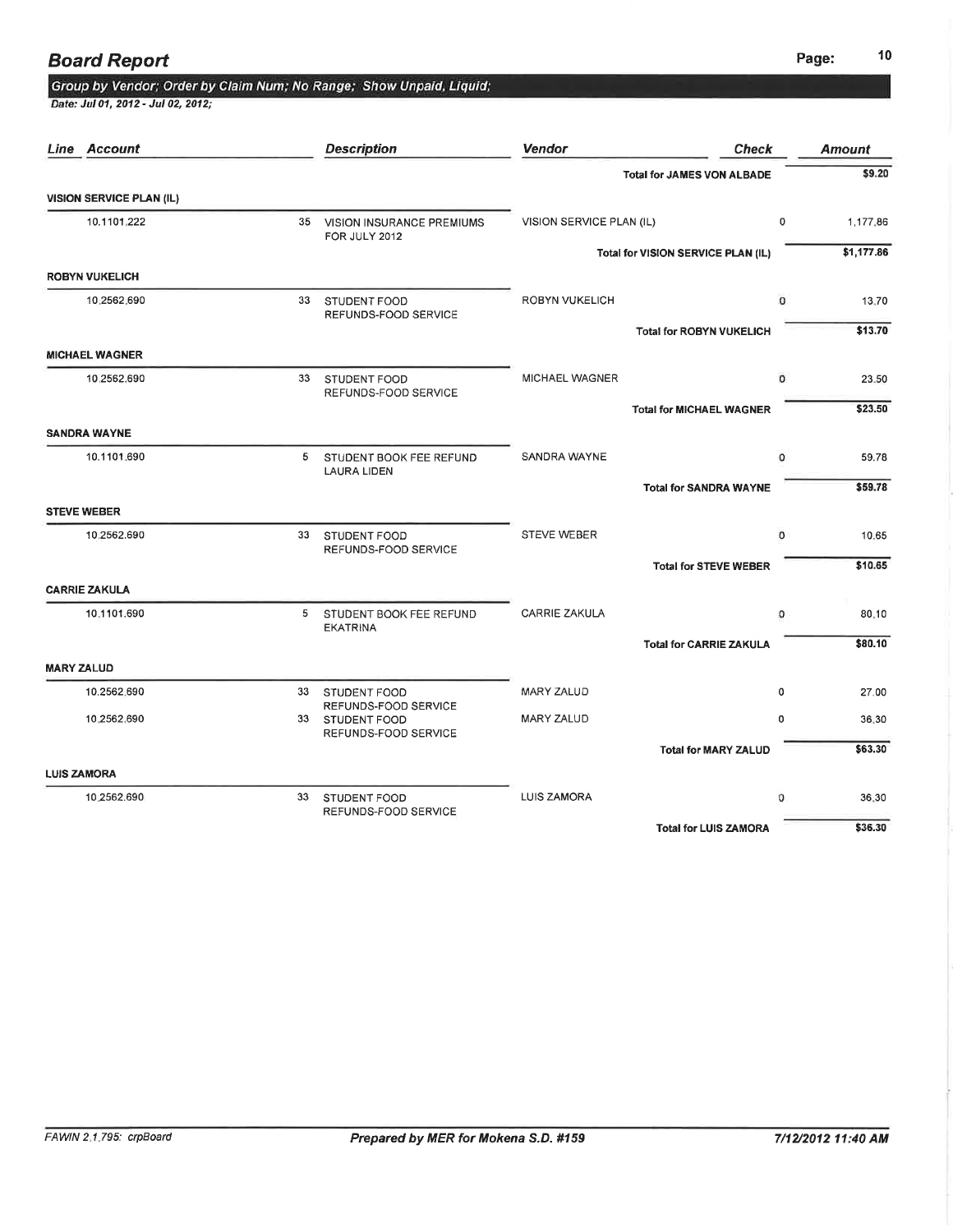Date: Jul 07,2012 - Jut 02, 2012;

| <b>EDUCATION FUND</b>                  | <b>Debits</b> | <b>Credits</b> |
|----------------------------------------|---------------|----------------|
| Expense                                | 133,617.79    | 0.00           |
| Asset                                  | 350.00        | 133,967.79     |
| <b>Total for EDUCATION FUND</b>        | 133,967.79    | 133,967.79     |
| <b>OM FUND</b>                         | <b>Debits</b> | <b>Credits</b> |
| Expense                                | 27,236.77     | 0.00           |
| Asset                                  | 0.00          | 27,236.77      |
| <b>Total for OM FUND</b>               | 27,236.77     | 27,236.77      |
| <b>TRANSPORTATION FUND</b>             | <b>Debits</b> | <b>Credits</b> |
| Expense                                | 76,117.81     | 0.00           |
| Asset                                  | 0.00          | 76,117.81      |
| <b>Total for TRANSPORTATION FUND</b>   | 76,117.81     | 76,117.81      |
| <b>NEW CONSTRUCTION FUND</b>           | <b>Debits</b> | <b>Credits</b> |
| Expense                                | 1,250.00      | 0.00           |
| Asset                                  | 0.00          | 1,250.00       |
| <b>Total for NEW CONSTRUCTION FUND</b> | 1,250.00      | 1,250.00       |
| <b>TORT FUND</b>                       | <b>Debits</b> | <b>Credits</b> |
| Expense                                | 64,647.00     | 0.00           |
| Asset                                  | 0.00          | 64,647.00      |
| <b>Total for TORT FUND</b>             | 64.647.00     | 64,647.00      |
| <b>Grand Total</b>                     | <b>Debits</b> | <b>Credits</b> |
| Expense                                | 302,869.37    | 0.00           |
| Asset                                  | 350.00        | 303.219.37     |

Grand Total 303,219.37 303,219.37 303,219.37 303,219.37 303,219.37 303,219.37 303,219.37 303,219.37 303,219.37